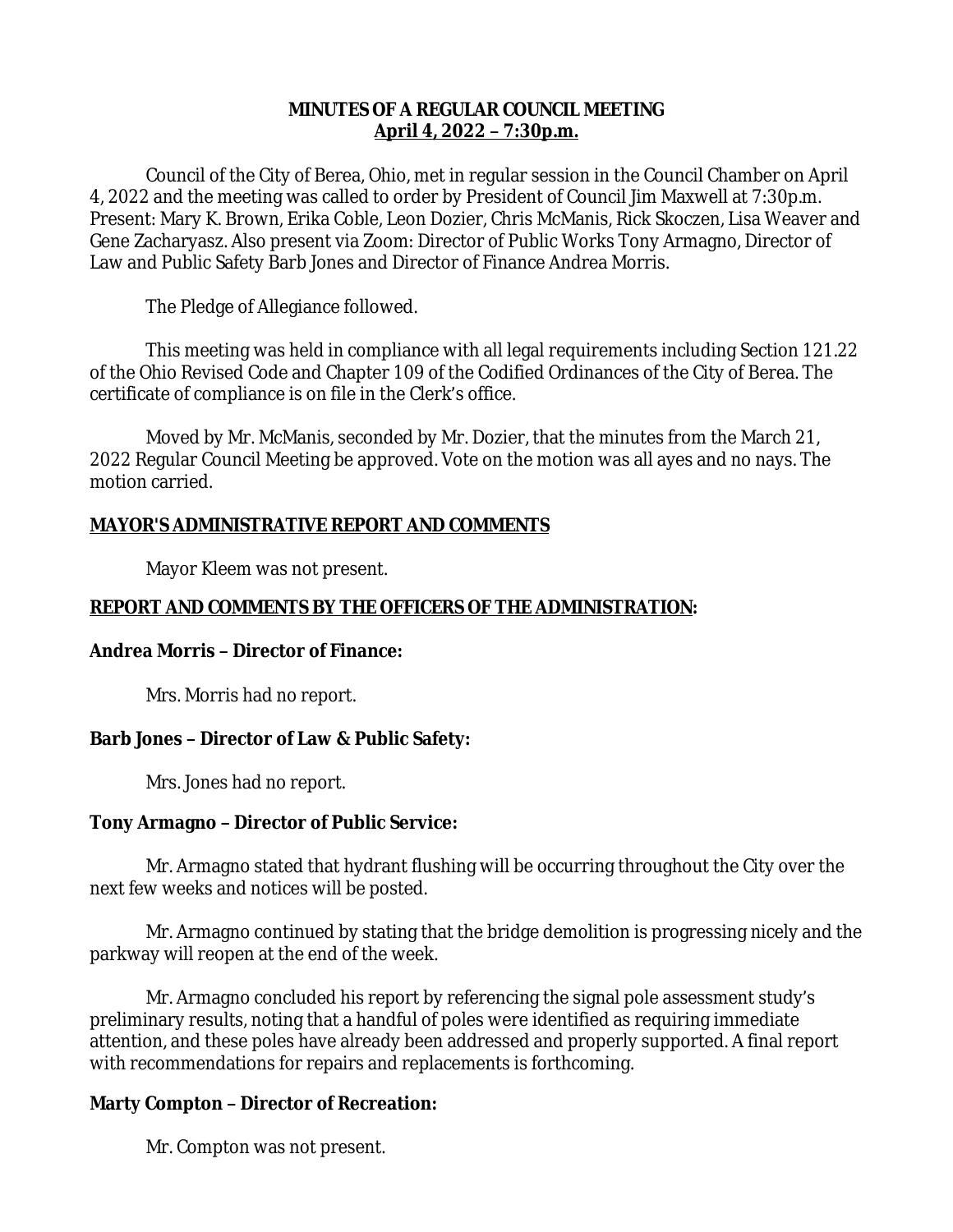#### **COMMENDATIONS: NONE**

#### **PETITIONS: NONE**

#### **AUDIENCE PARTICIPATION:**

Gay Grizzell stated that in mid-February a garbage truck lift caught some wires and cables came down. While Kimble did file a report, she contacted them due to the fact that this incident tore siding off her house, causing her to worry that rain water may gather behind the siding.

Mr. Armagno stated that he can reach out to Kimble on her behalf, and Mrs. Jones suggested that any time damage occurs, a Police report should be filed.

Dennis Knowles distributed the "Identifying Leaks on Private Property" document from a URS study. He asked if the City or homeowners connect sanitary and sewer pipes to the City's sewer system in the street. Mr. Armagno said that this can vary and he can't speak specifically about houses that were built before he worked for the City. The developer, however, typically installs the main sewer and also the lateral lines.

Mr. Knowles asked if the City owned sewer lines are in the middle of the street, and Mr. Armagno said that, typically, the sanitary lines are in the middle and the storm sewer lines can vary. In parts of Ward 1, they are in the same trench. Mr. Knowles stated that the lines in the street in front of his house are about 12'. He asked if the City has changed out any lateral lines. Mr. Armagno responded that repairs have been done to some, but not through the North End sewer program.

Mr. Knowles continued by stating that the original pipes led to I&I problems on private property. Mr. Armagno said that this could be one factor that could result in I&I and said that I&I is inflow and infiltration with inflow referring to the direct inflow of storm water in to the sanitary system and infiltration referring to the ground water that enters the system through cracks and leaks in failed pipes. Mr. Armagno stated that there are different ways in which I&I can enter the sanitary system and one way is through the laterals.

Mr. Knowles said that the Administration has stated that the problem causing backup is I&I. He said that the distance from the front of his house to the sidewalk is 42'. The distance from the sidewalk to the street is 18'. One-third of the total line is publicly owned property. The problem is, therefore, a public and private property issue. Mr. Armagno said that the City has never said that it was solely a private property issue. The City has acknowledged and done work on public property and used grant funds to address some issues. The City has also said that testing shows problems on private properties, as well.

Mr. Knowles quoted a Sun News article in which Mayor Kleem said that I&I exists on private property, even though a part of the pipes is on public property. Mr. Maxwell stated that it does not appear that the Mayor's comment was exclusionary of other things, and asked Mr. Knowles to wrap up his comments because the Council has a full agenda ahead of them. He stated that he would afford Mr. Knowles a few more minutes, but requested that he ask his questions succinctly.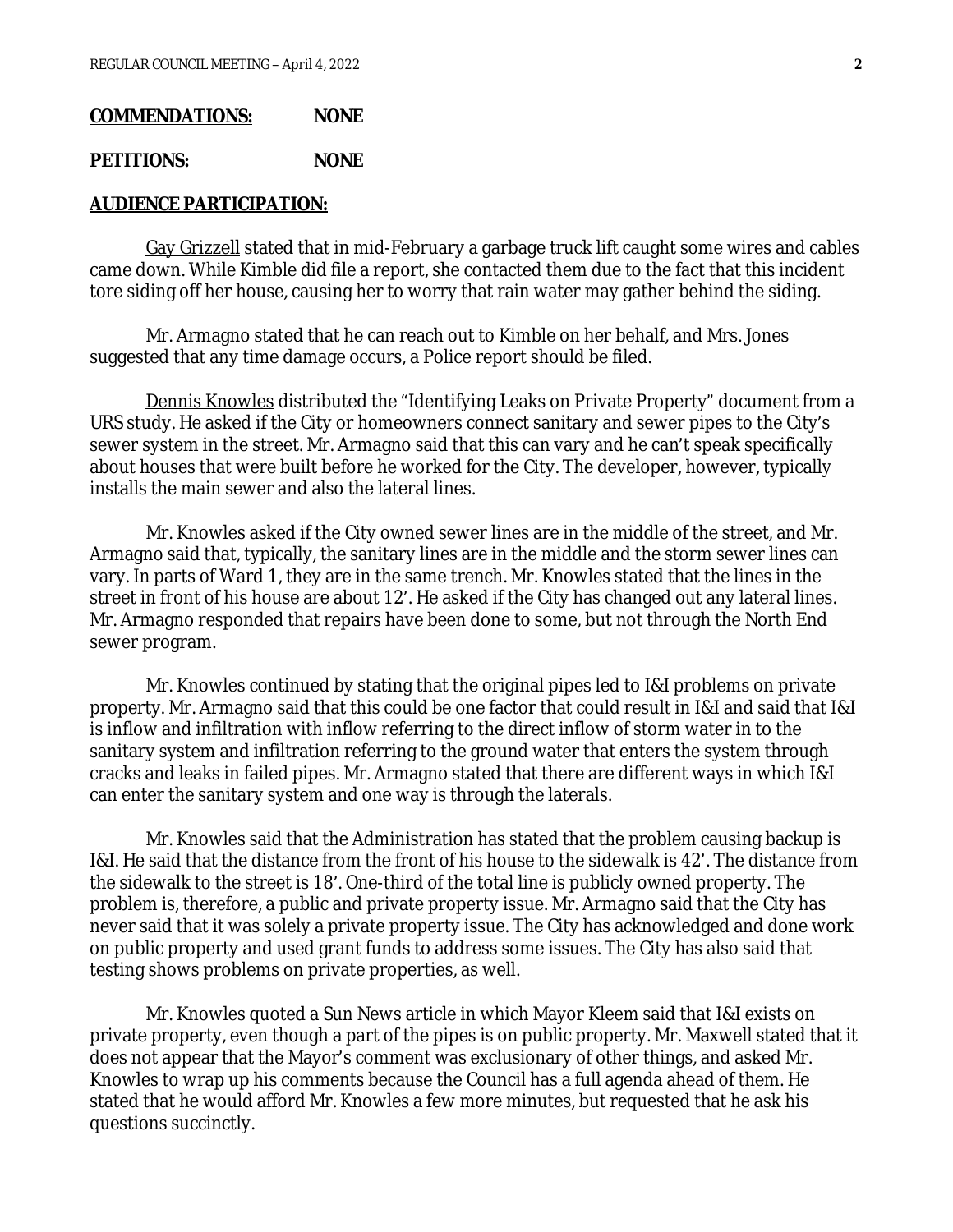Mr. Knowles reiterated that the pipes are on both public and private property, and thus the problem is both a public and private issue. He provided Mr. Maxwell with some photos that illustrate his point, and Mr. Maxwell said he would provide them to Mr. Armagno.

Mr. Knowles concluded by asking where the \$250,000 the Mayor has earmarked for North End sewer repairs stands.

Tom Brazee asked if there is a way to find out what the Browns intend to do with the properties they have purchased around their training facility. Mr. Maxwell responded that the Browns have expressed an interest in expanding their operations and he speculated that covid, likely, interrupted some of those plans, but they have said they want a more fan based experience at Training Camp.

Mrs. Jones added that the Browns are under no obligation to provide the City with details until they take their first official step.

Mrs. Coble stated that she reached out to the Browns to see if they would be willing to attend a community meeting, since they are an important member of the City, but has not yet received a response.

Honestor Davidson expressed his feeling that Mr. Maxwell's remarks to Mr. Knowles were condescending and asked him to be more respectful.

Gail Grizzell stated that at the last North End sewer committee meeting, Mr. Armagno mentioned a second watershed for the North End, whereby the pipe on Sheldon Road would be cut and capped for the commercial properties from Berea and those tied in to Berea's pipe on Sheldon. She said that the Mayor proposed a two drain solution and wondered how he and the City Engineer are not on the same page.

### **COUNCIL COMMITTEE REPORTS AND ANNOUNCEMENTS:**

### **Berea Shade Tree Commission – Gene Zacharyasz; Erika Coble**

Mr. Zacharyasz stated that the Shade Tree Commission met and will be adding one or two new members. They are in the process of gathering nominations, and should have information to the Mayor in the next couple of months.

### **Southwest General Health Care System Board of Directors – Chris McManis**

Mr. McManis stated that covid numbers are lessening and, throughout the pandemic, the hospital has given more attention to the level of care, thus enabling 150 days to pass without having any sort of blood issues. Patient volume is improving, open visitation has resumed, and the hospital has returned to no more negative pressure, which means open air circulation.

Mr. McManis continued by noting that the hospital is working to retain staff, which is a work in progress like so many other places, and noted that they have donated more than \$300,000 in medical supplies to Ukraine.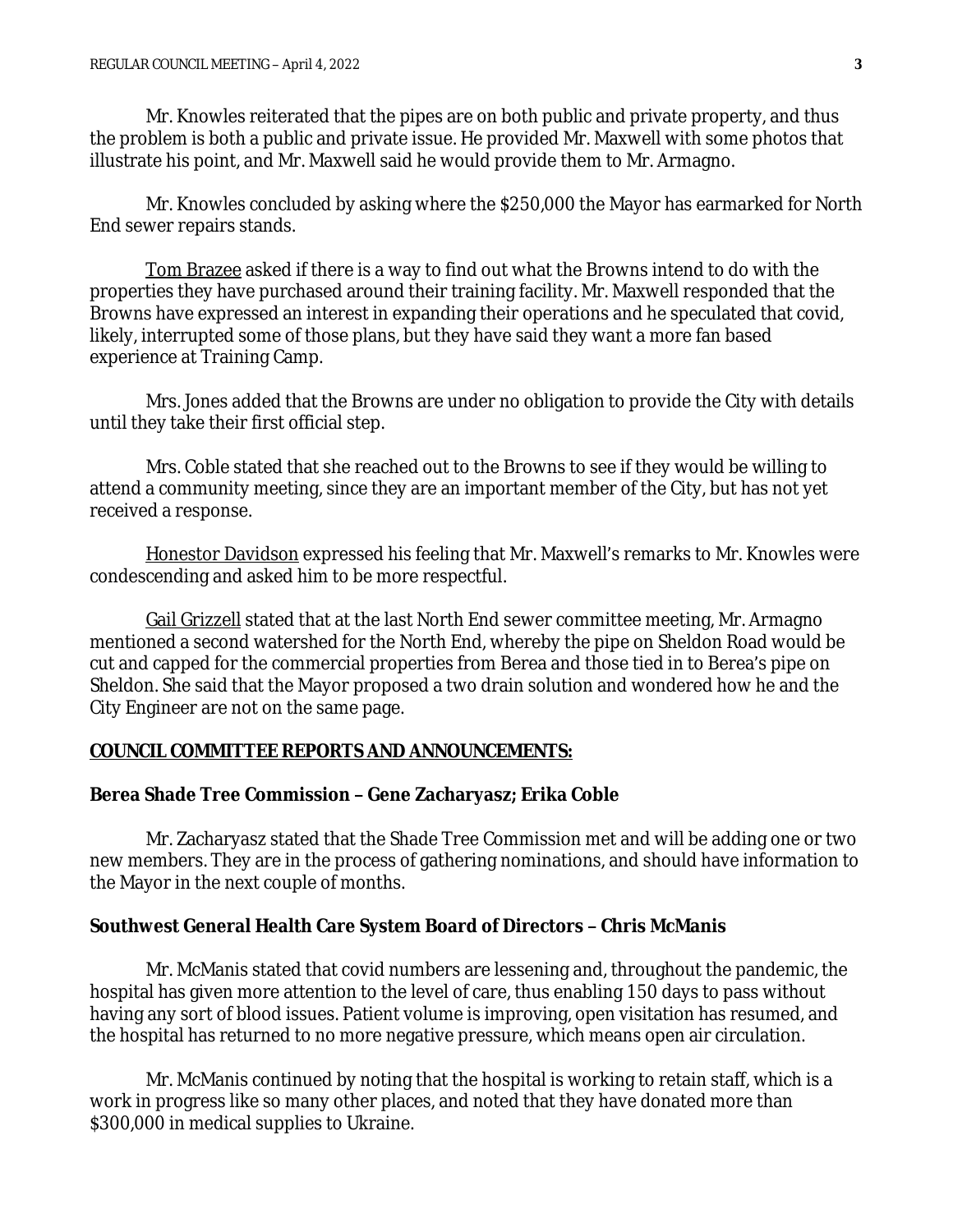#### **LEGISLATION – THIRD READING:**

## **ORDINANCE NO. 3-1: AN ORDINANCE OPTING-OUT OF H.B. 172 AND REAFFIRMING THE BAN ON DISCHARGING, IGNITING OR EXPLODING FIREWORKS IN THE CITY OF BEREA, AS SET FORTH IN CHAPTER 1519 OF THE CODIFIED ORDINANCES OF THE CITY OF BEREA, AND DECLARING AN EMERGENCY.**

The Clerk read the title of the Ordinance.

Mrs. Jones stated that she researched questions that were raised by Council and Mr. Brazee and determined that the Ordinance that rejects H.B. 172 should be addressed in one piece, and two other pieces will follow that deal with nuisance issues and a fine scheduled based on the number of previous violations.

General discussion commenced concerning whether or not the piece should be adopted or left to stand until the other issues are legislatively addressed.

Mr. Knowles expressed his wish that Council would give as much attention to flooding as they do to fireworks.

Proposed Ordinance No. 3-1 stands on third reading.

## **ORDINANCE NO. 3-2: AN ORDINANCE AUTHORIZING THE DIRECTOR OF PUBLIC SERVICE TO RENEW AN AGREEMENT WITH CUYAHOGA SOIL AND WATER CONSERVATION DISTRICT TO PROVIDE TECHNICAL ASSISTANCE IN IMPLEMENTING SOIL AND WATER CONSERVATION MEASURES, AND DECLARING AN EMERGENCY.**

The Clerk read the title of the Ordinance.

Moved by Mrs. Brown, seconded by Mr. Skoczen, that Ordinance No. 3-2 be adopted. Vote on the motion was ayes: Brown, Coble, Dozier, McManis, Skoczen, Weaver and Zacharyasz. Nays: None. The motion carried.

**ORDINANCE NO. 3-3: AN ORDINANCE AMENDING SECTION 311.13, WATER RATES, OF CHAPTER 311, WATER, IN TITLE THREE, PUBLIC UTILITIES, OF PART THREE, STREETS, UTILITIES AND PUBLIC SERVICES CODE, AND AMENDING SECTION 1311.06, NON-RESIDENTIAL ALTERATION, RENOVATIONS AND MISCELLANEOUS BUILDING PERMIT FEES, OF CHAPTER 1311, NON-RESIDENTIAL CONSTRUCTION AND INSPECTION FEE SCHEDULE, OF PART THIRTEEN, BUILDING CODE, OF THE CODIFIED ORDINANCES OF THE CITY OF BEREA AND AMENDING SECTION 1312.04, RESIDENTIAL BUILDING PERMITS, OF CHAPTER 1312, RESIDENTIAL CONSTRUCTION AND INSPECTION FEE SCHEDULE, OF PART THIRTEEN, BUILDING CODE, OF THE CODIFIED ORDINANCES OF THE CITY OF BEREA TO INCLUDE BULK WATER INFORMATION AND TO PROVIDE CONSISTENCY ACROSS SECTIONS, AND DECLARING AN EMERGENCY.**

The Clerk read the title of the Ordinance.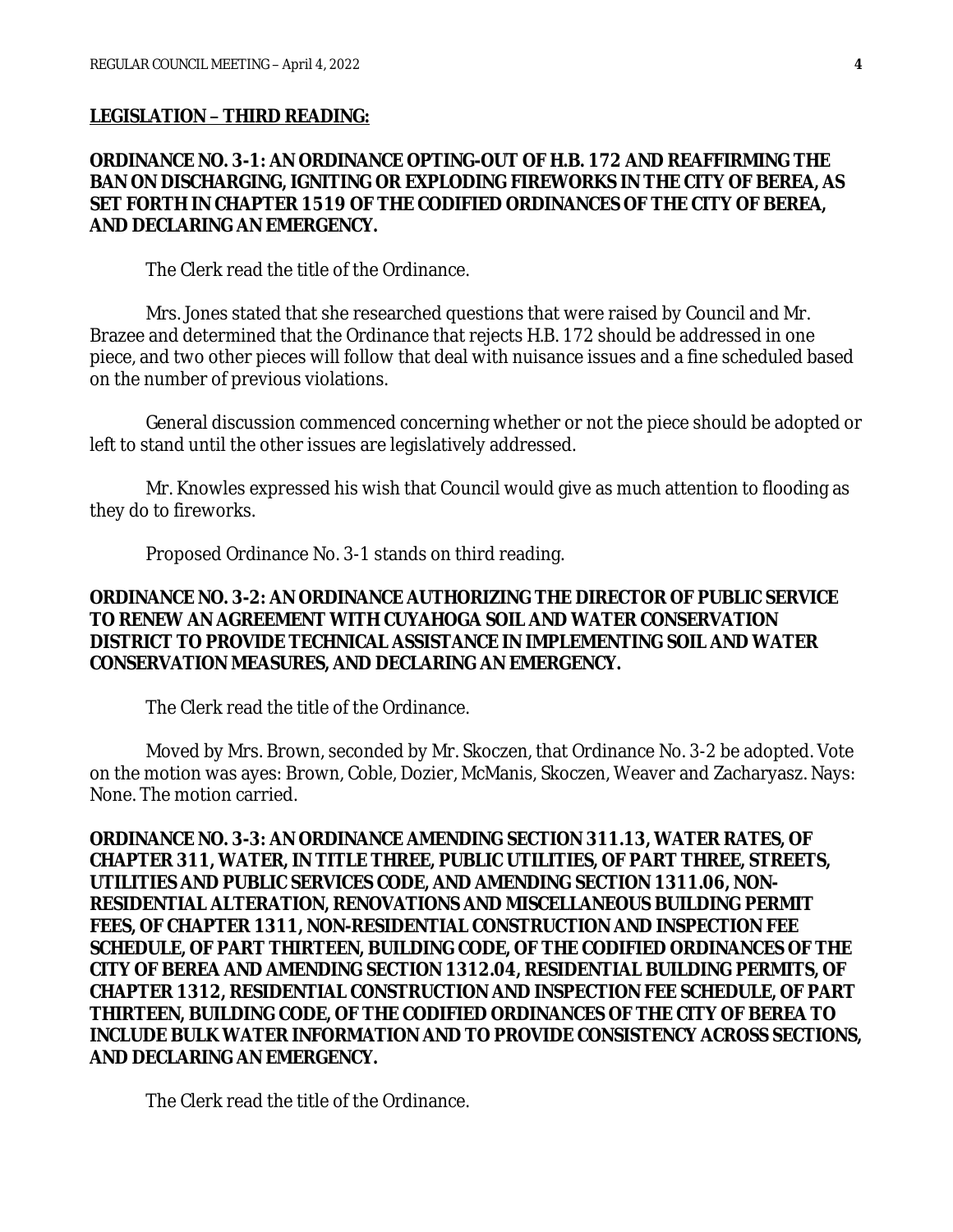Moved by Mr. Skoczen, seconded by Mr. McManis, that Ordinance No. 3-3 be adopted. Vote on the motion was ayes: Brown, Coble, Dozier, McManis, Skoczen, Weaver and Zacharyasz. Nays: None. The motion carried.

**ORDINANCE NO. 3-4: AN ORDINANCE AMENDING SECTION 311.15(b), METERS AND SERVICES TAPS; RATES, OF CHAPTER 311, WATER, IN TITLE THREE, PUBLIC UTILITIES, OF PART THREE, STREETS, UTILITIES AND PUBLIC SERVICES CODE, AND AMENDING SECTION 1311.08, NON-RESIDENTIAL MISCELLANEOUS PLUMBING PERMIT FEES, OF CHAPTER 1311, NON-RESIDENTIAL CONSTRUCTION AND INSPECTION FEE SCHEDULE, OF PART THIRTEEN, BUILDING CODE, OF THE CODIFIED ORDINANCES OF THE CITY OF BEREA AND AMENDING 1312.07, RESIDENTIAL PLUMBING PERMITS, OF CHAPTER 1312, RESIDENTIAL CONSTRUCTION AND INSPECTION FEE SCHEDULE, OF PART THIRTEEN, BUILDING CODE, OF THE CODIFIED ORDINANCES OF THE CITY OF BEREA TO INCLUDE ALL SECTIONS IN CHAPTERS 1311 AND 1312 THAT CONTAIN WATER METERS AND SERVICE TAPS AND PROVIDE CONSISTENCY ACROSS SECTIONS, AND DECLARING AN EMERGENCY.**

The Clerk read the title of the Ordinance.

Moved by Mrs. Brown, seconded by Mr. Dozier, that Ordinance No. 3-4 be adopted. Vote on the motion was ayes: Brown, Coble, Dozier, McManis, Skoczen, Weaver and Zacharyasz. Nays: None. The motion carried.

#### **LEGISLATION – SECOND READING:**

## **ORDINANCE NO. 3-5: AN ORDINANCE AUTHORIZING THE MAYOR TO ENTER INTO A COMMUNITY REINVESTMENT AREA ("CRA") AGREEMENT WITH NHG PROPERTIES, LLC. AND HANEY LANDSCAPING, LLC., AND DECLARING AN EMERGENCY.**

The Clerk read the title of the Ordinance.

Mrs. Jones explained that a couple minor changes are required for this Ordinance, as there will be 7 new full-time equivalent jobs with a payroll of \$260,000. The original piece before Council stated that the payroll would be \$500,000, but that is, in actuality, what their entire payroll will be.

Mrs. Brown asked what will happen if the payroll figure is not met, and Mrs. Jones said that the County meets annually to review CRA agreements, and if requirements are not being met, Council can revoke or amend the agreement.

Joe Haney was present and stated that the employment numbers are conservative, and he hopes they are even higher. Council thanked him for attending this evening.

Proposed Ordinance No. 3-5 stands on second reading.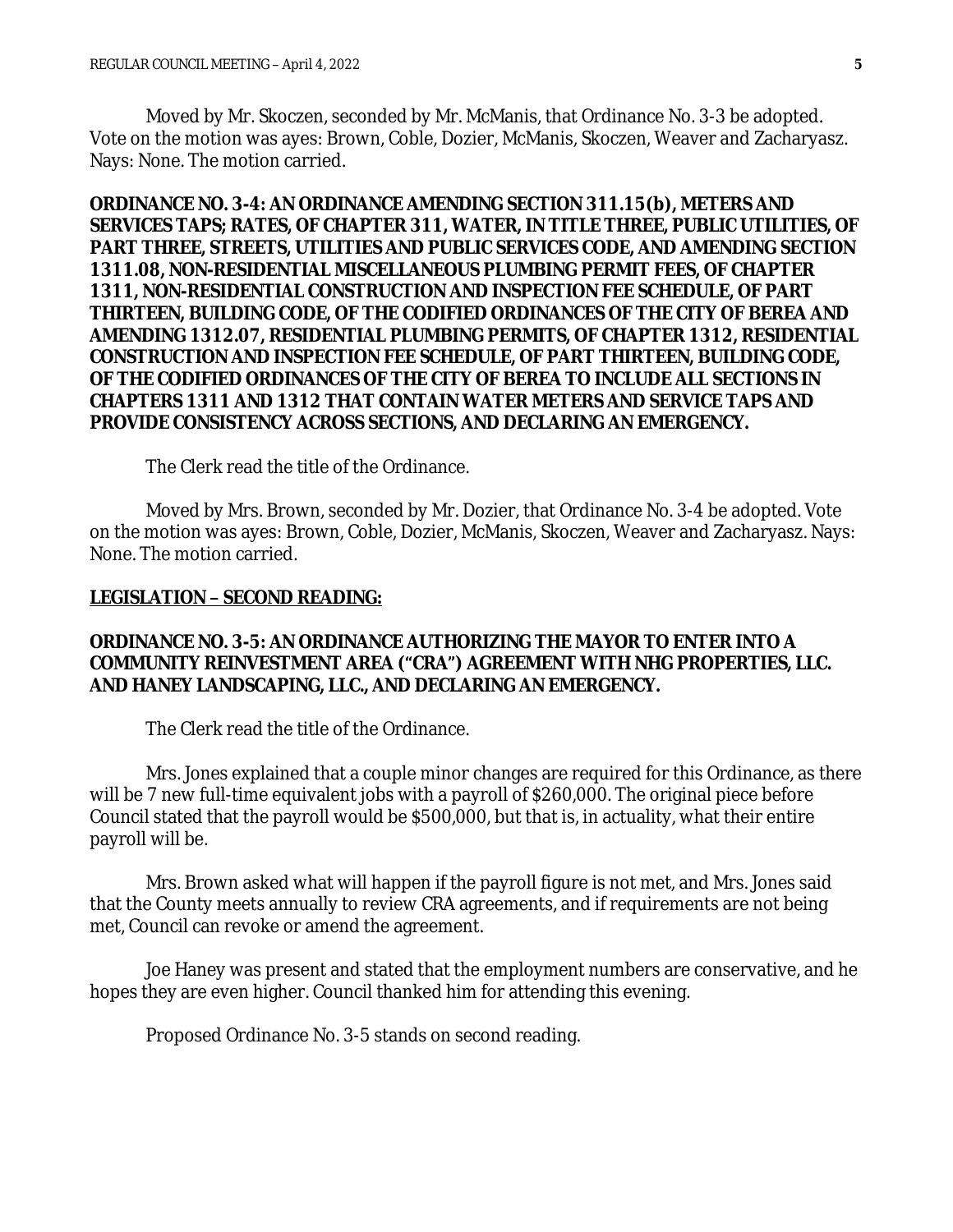#### **LEGISLATION – FIRST READING:**

## **ORDINANCE NO. 4-1: AN ORDINANCE AUTHORIZING THE DIRECTOR OF PUBLIC SERVICE TO ADVERTISE FOR BIDS AND ENTER INTO ONE OR MORE CONTRACTS FOR ASPHALT OVERLAYS, CONCRETE REMOVAL AND REPLACEMENT, CRACK SEALING AND BITUMINOUS SURFACE TREATMENTS TO VARIOUS CITY STREETS FOR THE ANNUAL STREET MAINTENANCE AND REHABILITATION PROGRAM, AND DECLARING AN EMERGENCY.**

The Clerk read the title of the Ordinance.

Mr. Armagno stated that the final road list will be to Council before second reading and, in response to a question from Mr. Maxwell, stated that pricing for the road program is difficult to anticipate due to the volatile price of oil.

Mr. Skoczen asked if the recent road condition study influenced the final list, and Mr. Armagno said that it was a consideration, but not the only thing considered.

In response to an inquiry from Mr. Skoczen, Mr. Armagno said that because of the economy of scale and best pricing, the sidewalks being repaired do mirror the road repairs, although there are other things considered, as well, like whether sidewalks are around schools.

Proposed Ordinance No. 4-1 stands on first reading.

## **ORDINANCE NO. 4-2: AN ORDINANCE AMENDING AND RECONSTITUTING SECTION 175.10, COMPENSATION SCHEDULE, OF CHAPTER 175, CLASSIFICATION AND COMPENSATION, OF TITLE VIII, PERSONNEL PLAN, OF THE CODIFIED ORDINANCES OF THE CITY OF BEREA TO PROVIDE AN UPDATED COMPENSATION SCHEDULE FOR CURRENT AND FUTURE CITY EMPLOYEES, EXPRESSLY REPEALING EXISTING SECTION 175.10 OF THE CODIFIED ORDINANCES, AND DECLARING AN EMERGENCY.**

The Clerk read the title of the Ordinance.

In response to a question from Mr. McManis, Mrs. Morris said that the compensation schedule was last amended 3 years ago, in conjunction with Union contract negotiations. Since Council has approved a 3% raise for the next 3 years for Union employees, that same raise potential is being offered for non-Union employees, which requires the compensation schedule to increase.

Mr. McManis asked how many non-Union employees work for the City and Mrs. Morris stated about 50. Mr. Maxwell confirmed that Union employees do not have a job grade.

General discussion commenced regarding who would be eligible for a raise, whether or not employees get raises, and who authorizes said raises. Mrs. Weaver asked why this piece was not presented in conjunction with the budget, and Mrs. Morris responded that it is simply a housekeeping piece that is proposed once Union contract negotiations have concluded.

Mr. McManis asked where most non-Union employees fall on the pay grade scale and Mrs. Morris reiterated that this is just to ensure that space is there if an employee at the top of their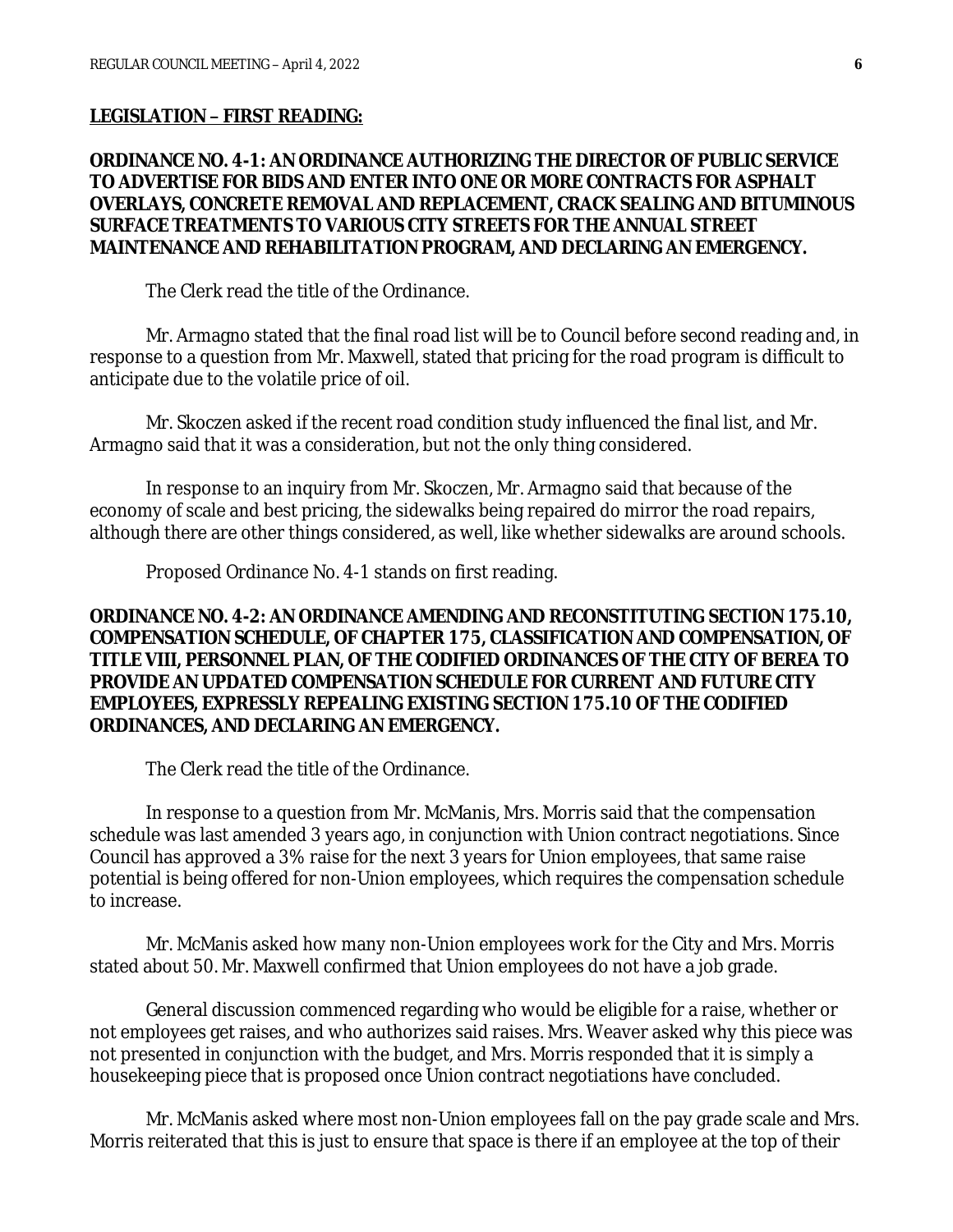pay range receives a raise within the next 3 years. She said that raises are not guaranteed for the administrative staff. Mr. McManis wondered if these pay ranges shut out good applicants.

Mr. Skoczen inquired about the dollar figure per year that this Ordinance could bring with it, and Mrs. Morris said she can get the number, but it was already approved in the budget for non-union employees. Mr. McManis responded that the budget numbers can shift.

General discussion commenced confirming that even if this piece stands on first reading, the small number of employees that it may impact will still be properly paid retroactively.

Mr. McManis asked for the number of employees in each pay grade.

Proposed Ordinance No. 4-2 stands on first reading.

**RESOLUTION NO. 4-3: A RESOLUTION DECLARING IT NECESSARY TO IMPROVE THE STREETS AND OTHER PUBLIC PLACES IN THE CITY OF BEREA BY SUPPLYING THE SAME WITH ELECTRIC LIGHTING, INCLUDING TRAFFIC CONTROL LIGHTING, BY FIXING THE VALUE OF INTERSECTIONS NOT ASSESSED FOR TAXATION, AND AUTHORIZING THE DIRECTOR OF FINANCE TO MAKE AND FILE TENTATIVE ASSESSMENTS TO EFFECT THE SAME, AND DECLARING AN EMERGENCY.**

The Clerk read the title of the Resolution.

Proposed Resolution No. 4-3 stands on first reading.

**ORDINANCE NO. 4-4: AN ORDINANCE DETERMINING TO PROCEED WITH THE IMPROVEMENT OF THE STREETS AND OTHER PUBLIC PLACES IN THE CITY OF BEREA BY SUPPLYING THE SAME WITH ELECTRIC LIGHTING, INCLUDING TRAFFIC CONTROL LIGHTING, AND TO LEVY ASSESSMENTS THEREFOR, AND DECLARING AN EMERGENCY.**

The Clerk read the title of the Ordinance.

Proposed Ordinance No. 4-4 stands on first reading.

## **ORDINANCE NO. 4-5: AN ORDINANCE APPROVING AND RATIFYING A THREE-YEAR COLLECTIVE BARGAINING AGREEMENT BETWEEN THE CITY OF BEREA AND THE UTILITY WORKERS UNION OF AMERICA, LOCAL 270, PURSUANT TO CHAPTER 4117 OF THE OHIO REVISED CODE, AND DECLARING AN EMERGENCY.**

The Clerk read the title of the Ordinance.

Mrs. Jones explained that the agreement is forthcoming, but it mimics the Service Department's contract with regard to benefits, but wages were negotiated separately since Water Plant workers require special skills and due to the importance of safe drinkable water.

In response to a question from Mr. Skoczen, Mr. Armagno stated that there are 8 full time employees in this Union.

Proposed Ordinance No. 4-5 stands on first reading.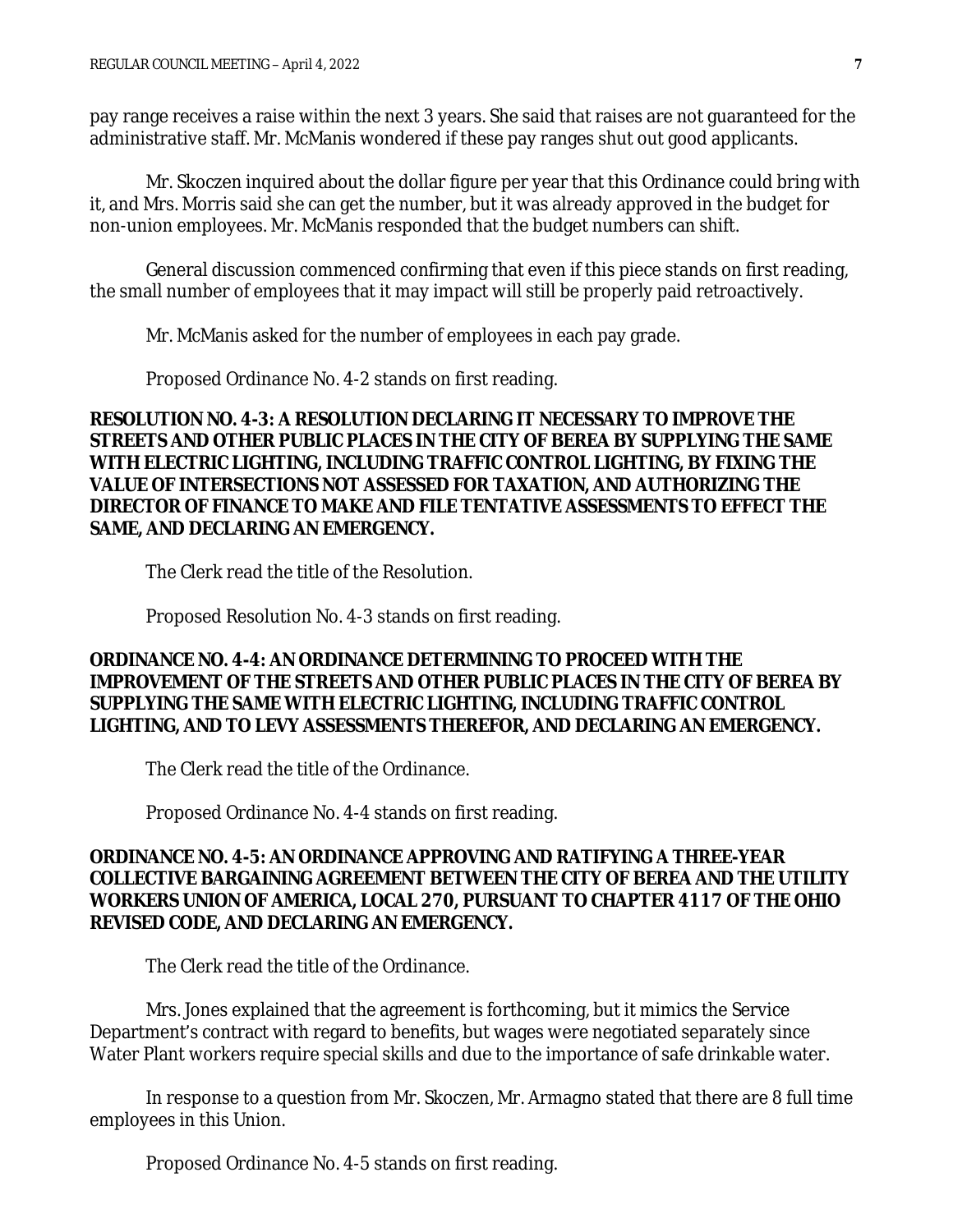## **RESOLUTION NO. 4-6: A RESOLUTION REQUESTING THAT THE CUYAHOGA COUNTY FISCAL OFFICER CERTIFY CERTAIN INFORMATION TO THE CITY OF BEREA RELATIVE TO A 1.4 MILL TAX RENEWAL LEVY, AND DECLARING AN EMERGENCY.**

The Clerk read the title of the Resolution.

Mrs. Morris stated that the water capital levy is up for renewal this November and this begins the process of getting the issue on the ballot.

Moved by Mr. Skoczen, seconded by Mr. Zacharyasz, that the three-reading rule be suspended for Resolution No. 4-6. Vote on the motion was ayes: Brown, Coble, Dozier, McManis, Skoczen, Weaver and Zacharyasz. Nays: None. The motion carried.

Moved by Mr. Skoczen, seconded by Mrs. Brown, that Resolution No. 4-6 be approved. Vote on the motion was ayes: Brown, Coble, Dozier, McManis, Skoczen, Weaver and Zacharyasz. Nays: None. The motion carried.

#### **REPORT AND COMMENTS BY THE PRESIDENT OF COUNCIL**

Mr. Maxwell had no report.

## **REPORTS AND COMMENTS BY THE MEMBERS OF COUNCIL**

Mrs. Weaver thanked Mr. Armagno and the Service Department for helping her respond to residents, and offered her appreciation to the North End residents who attend these meetings, stating that just because not everyone makes a comment with regard to the flooding, this does not mean no sympathy is felt. She hoped a remedy and relief is forthcoming.

Mr. Knowles said that they want to provide information to Council. Mr. Maxwell clarified that, moving forward, he recommends that complicated questions be presented in writing so that answers can be more expediated and forthcoming. Mr. Knowles stated that he would be happy to do this, and Mr. Maxwell stated that if Mr. Knowles would like to do this in the future, he will facilitate getting the question to the correct people.

Gail Grizzell stated that she has noticed that the residents who are asked to hurry up, and those forced to cut their comments short, are all black, which is a violation of her civil rights and infringes on her freedom of speech, and she may take the issue to the next level because there is a serious problem with the leadership of Council when people of color are asked to limit their comments.

Mrs. Weaver stated that she apologizes if that is how Ms. Grizzell has felt, but does not think the request for people to wrap up their comments was made based on skin color.

Marty Lott stated that the people in the audience represent a whole community and no one knows when the next North End sewer meeting will occur or where the Mayor is, but the clock is ticking until the next heavy rain and no one can afford more flooding. He wants to see something accomplished and some things fast tracked and some funding emerge. This problem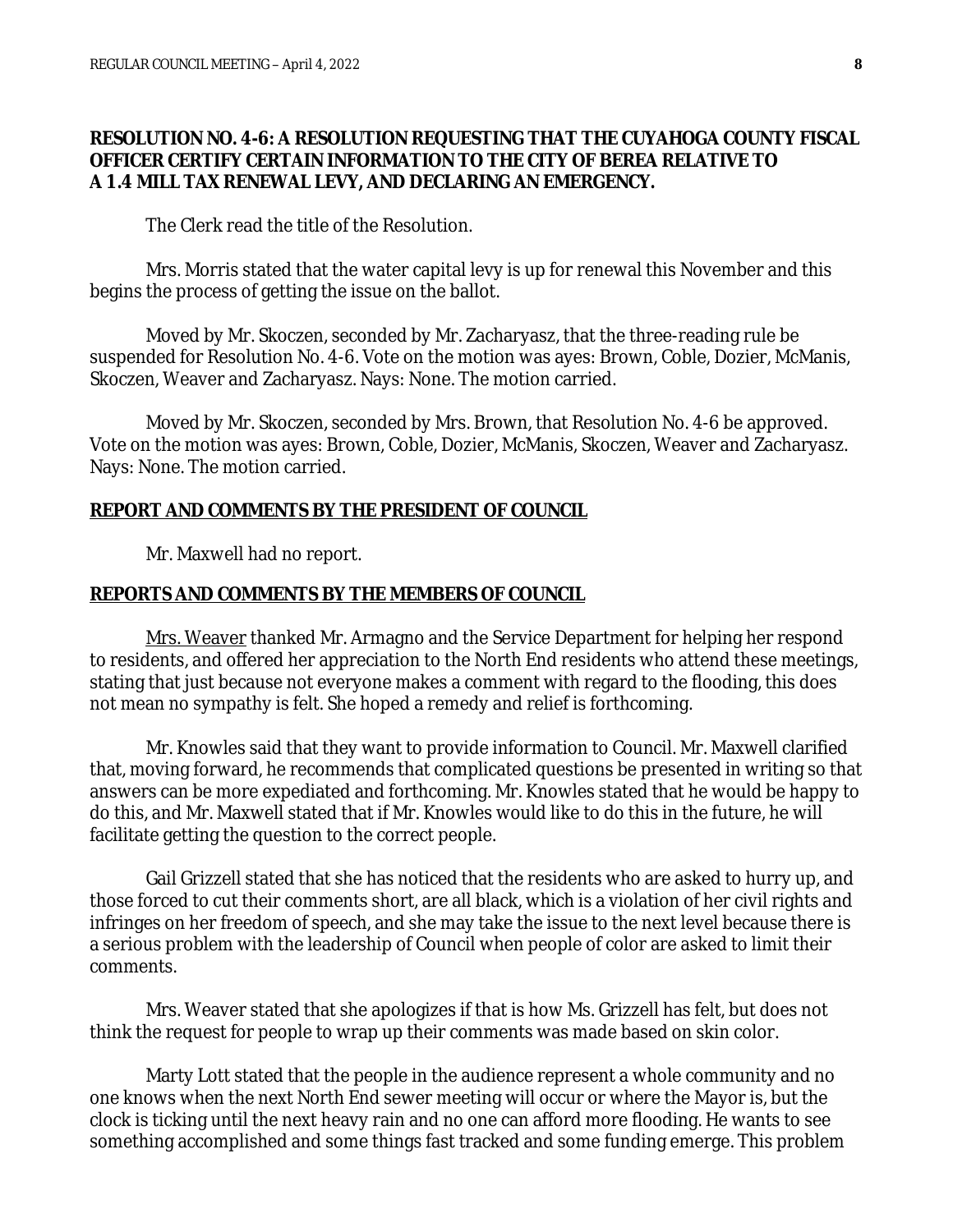has been ongoing and he is tired of it and requested that everyone call the Mayor and demand action to take care of the North End residents now.

Mr. Zacharyasz stated that he received communication that the next North End meeting is April 27, 2022 at 7:00p.m., and Mr. Lott requested that Mr. Davidson be put on the committee.

Mrs. Brown stated that she will follow up on the \$250,000 per year for North End sewer issues, adding that she can't imagine what they go through as Spring weather approaches, noting that they are caught in such a difficult position. She thanked them for coming and expressing their thoughts, adding that she appreciates their drive to get a resolution. She also asked that Mr. Zacharyasz forward the email regarding the next North End sewer meeting to all of Council, as she represents the entire community and did not receive notice.

Mrs. Brown wished Mr. Skoczen a happy belated Birthday and wished everyone a Happy Easter!

Mrs. Coble stated that she has learned so much from the North End residents and appreciates their openness and willingness to allow Council to be a part of their struggle, while also looking forward to the point where the issue can be resolved.

Mrs. Coble stated that she met with Baldwin Wallace President Bob Helmer and Dan Karp, adding that the University plays a big role in our community, and stating that they want to stay in touch with the City.

Mrs. Coble concluded by stating that there will be an open house for the Jacob Street house on Thursday from 4:00p.m. to 7:00p.m., which will serve as a preview prior to the sale of the property.

Gay Grizzell stated that Mr. Dozier told her that the squeaky wheel gets the grease, which is why Fair Street sewers were addressed first. Now, however, they are the squeaky wheel. She added that every citizen in this zip code should be treated the same, and she will continue to come and repeat the same thing until something is achieved.

Mr. Dozier said that he would provide Council with information regarding Zoning Code Section 309.19, and mentioned a complaint about lighting issues at City playgrounds. Mrs. Jones responded that playgrounds close at 10:00p.m., and Mr. Armagno said that lighting would not be affected by curfew, and asked Mr. Dozier to send him the specific complaint.

Mr. McManis thanked Mr. Armagno for his assistance, stated that he had a conversation with Mayor Kleem about the train issues in Ward 2 and is hopeful that the City can get the attention of the railroad, and offered his appreciation to the North End residents in the audience, asking them to continue to keep him informed.

Mr. Skoczen stated that Council Members represent the people who put them in these seats and he wants people to have a voice and thinks people should be given the opportunity to ask questions. He noted that residents on Fair Street still flood, adding that flooding is not an issue specific to only the North End. It will take a community effort to address the issue and Council has to look at what it can do as a governing body to make progress and fix the problem.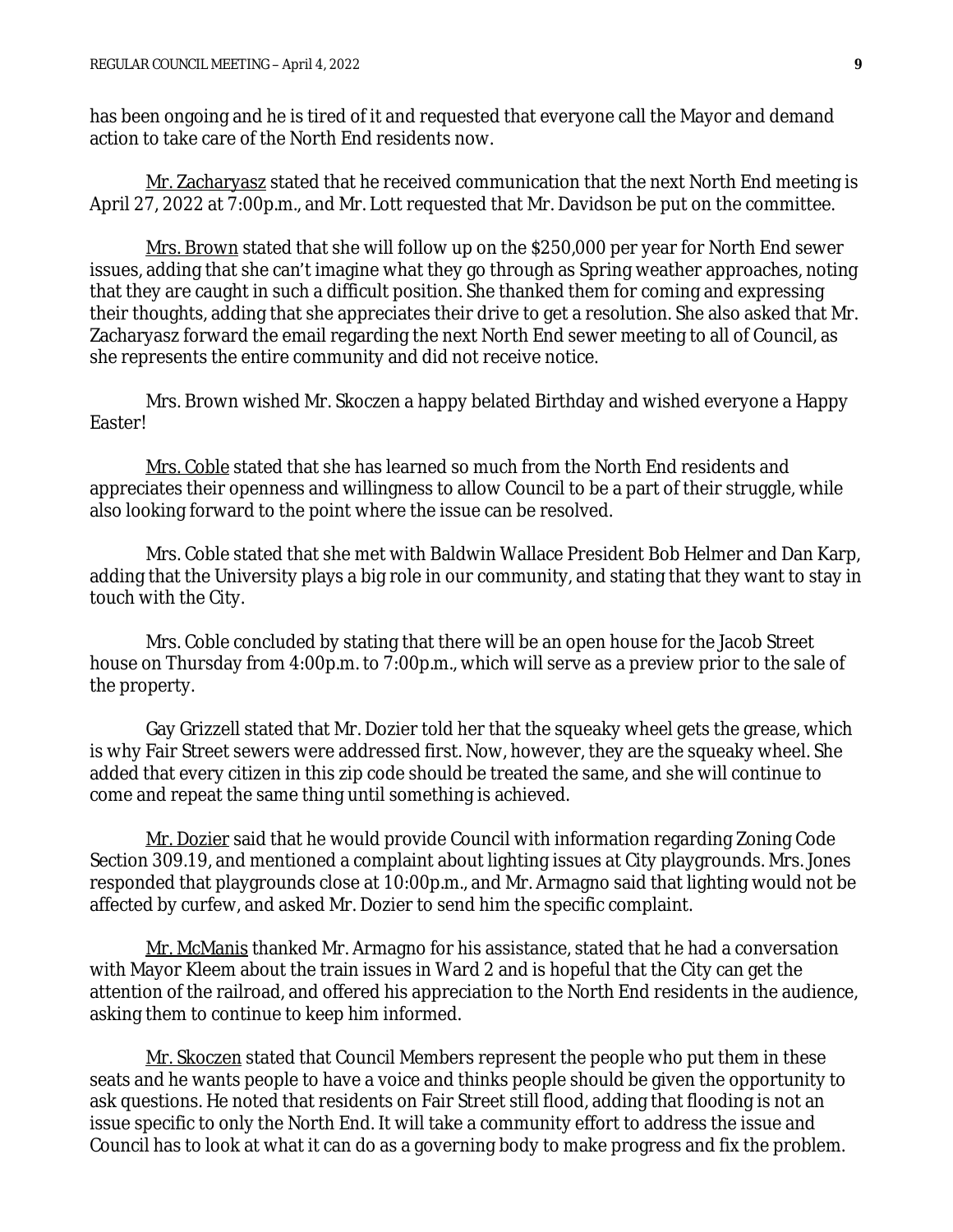With regard to the leadership of Council, Mr. Skoczen stated that Mr. Maxwell has the duty to run the meeting and keep Council to the agenda at hand. As for the mention of skin color, that plays no factor in the way Council treats residents or the level of concern afforded to residents. Residents are heard and they should reach out if they feel they are not because Council is willing to help everyone.

Mr. Davidson stated that while he appreciates Mr. Skoczen and Mr. Skoczen's Dad, the issue of flooding on Fair Street detracts from the North End concern which is the topic at hand. He encouraged Council Members to watch what they say and their non verbal communication, as well.

Gay Grizzell stated that Mr. Skoczen seems commendable, but Ward 1 does not have the same leadership as Ward 5 which is why she is working to recall Mr. Dozier come July 1, 2022, and get a representative in office who wants to help everyone.

### **CORRESPONDENCE**

The March 17, 2022 – March 30, 2022 Correspondence is available in the Clerk's office.

#### **OTHER BUSINESS:**

Mrs. Esson reminded everyone to file their Financial Disclosure statements, offered her condolences to the Prill family on the passing of long-time Berea resident, Hal Prill, wished Mr. Skoczen a happy birthday and reminded Council about the tour of the Water Plant.

Moved by Mrs. Brown, seconded by Mr. Zacharyasz, that the April 11, 2022 Work Session be cancelled. Vote on the motion was all ayes and no nays. The motion carried.

There being no further business before Council, it was moved by Mrs. Brown, and seconded by Mr. Skoczen, that the Regular Council Meeting be adjourned. Vote on the motion was all ayes and no nays. The motion passed and President Maxwell declared the meeting adjourned at 9:45p.m.

> \_\_\_\_\_\_\_\_\_\_\_\_\_\_\_\_\_\_\_\_\_\_\_\_\_\_\_\_\_\_\_\_\_\_\_\_\_\_ Jim Maxwell President of Council

\_\_\_\_\_\_\_\_\_\_\_\_\_\_\_\_\_\_\_\_\_\_\_\_\_\_\_\_\_\_\_\_

Alycia Esson Clerk of Council